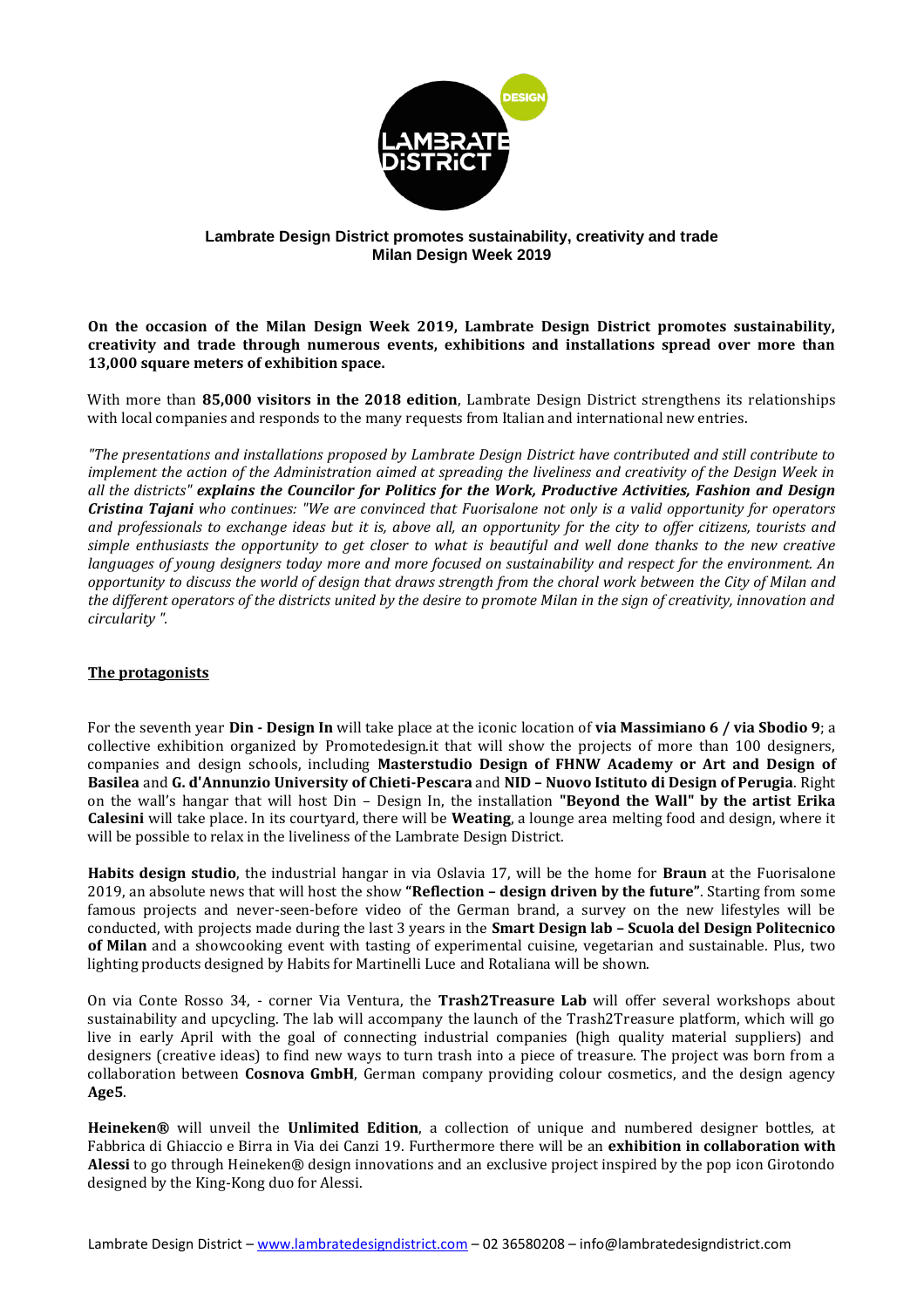

**SWISS KRONO GROUP** chose the icon **Pinocchio** to give voice to **BE SUSTAINABLE**, a project to raise awareness on the issue of ethical and eco-sustainable production. The project, that has obtained the **patronage of the City of Milan and the National Carlo Collodi Foundation**, is a multiple exhibition that will be presented in three spots of the Milan Design Week: Brera, Piazza San Fedele and Lambrate. **Caberlon Caroppi Studio will recreate the belly of the whale at the Spazio Donno in Via Conte Rosso**. The interactive space dedicated to spreading Pinocchio's #nolies message will also have a special importance. Here it will be possible to take pictures with the character and touch the latest news in terms of products.

**HOTEL REGENERATION social space | social life | social time, designed by Simone Micheli in collaboration with Hotel & Tourism Forum, PKF hotelexperts & AboutHotel**, will return, for the second year, in the venues of OfficinaVentura 14 and will be tinged with social media. Hospitality, smart technology, and avant-garde design blend together to create a happening of great expressive and content value in which the environments that usually make up the hotel take on unexpected shapes, based on the changed needs of contemporary man and aimed at facilitating the interaction, information exchange, hybridization of functions. The idea of being social, of communicating, pervades the whole space giving life to new ways of thinking and movement for the guests.

**CONVENT SUITE. Renaissance 2.0 designed by Simone Micheli**. Two charming suites designed for the Former 17th century Convent immersed in the splendid setting of the Fattoria di Maiano in Fiesole (Florence) will be presented at the Simone Micheli gallery studio in Via Ventura 6, through interactive and engaging installations that will allow the guest to immerse himself completely inside their reality.

**Carimati**, an historic company from the Bergamo region specialized in the contract field, will celebrate its centenary in 2019 with a special installation in Via Ventura 6: **Connectivity by Carimati 100**. The project, carried out in collaboration with **Poli.Design – Politecnico di Milano** will show the story of the brand and will propose an innovative hotel room where the space will be an interaction between design and technology.

**NCS Colour Centre Italia** [\(www.ncscolour.it\)](http://www.ncscolour.it/) will give life to **Colour Match**, permanent contest in which the chromatic pattern who will win the contest, will be turned into painting on a wooden frame. This is only one of the several usage of the Chromatic System NCS®©, which is highly rational but with a high creative potential. Art direction: Gianluca Sgalippa; technical sponsor: ILVA Vernici per legno.

The Design-Artist **Marcantonio** realizes a never-seen-before collection for **SCAPIN collection** within the Alessandro Albanese Gallery. **WooderKammer** is an exhibition whose protagonist is the inlaid wood and shows works halfway between art and design in which craftsmanship is pushed to its limit, with cutting-edge technologies at the service of sculptural solutions.

The Garage on Via Ventura, location that get the symbolic exhibitory path of the District started, will host **(S)WEdesign,** Fashion, Jewellery and Lifestyle. A melting pot of small independent brands that will invite visitors to enjoy a colourful world, bold and non-traditional, Swedish design far from the classic Nordic style.

**L & D - Lighting & Design**: the historic meeting with "those of LEDs" returns to the district. It is a moment of study and exchange for lighting and design professionals to plan, build and illuminate environments on a human scale, changing the way of enjoying space and time. The conference includes interventions by world-renowned architects and designers and the ever-present **"Call for Projects" of the Codega Award**, the International Lighting Design Prize that annually awards the excellence of projects and products that give life to light and light to life.

Inside the A14Hub space, in Via Ventura 3, **Formidabilelambrate** is born, a recreational club for territorial redevelopment. Formidabilelambrate will be a club open to the public, a recreational and multi-purpose space with a rich calendar of internal and external events. Open from morning to evening, it will offer to the neighbourhood a series of services and opportunities, aimed at stimulating the urban socio-cultural fabric of the territory.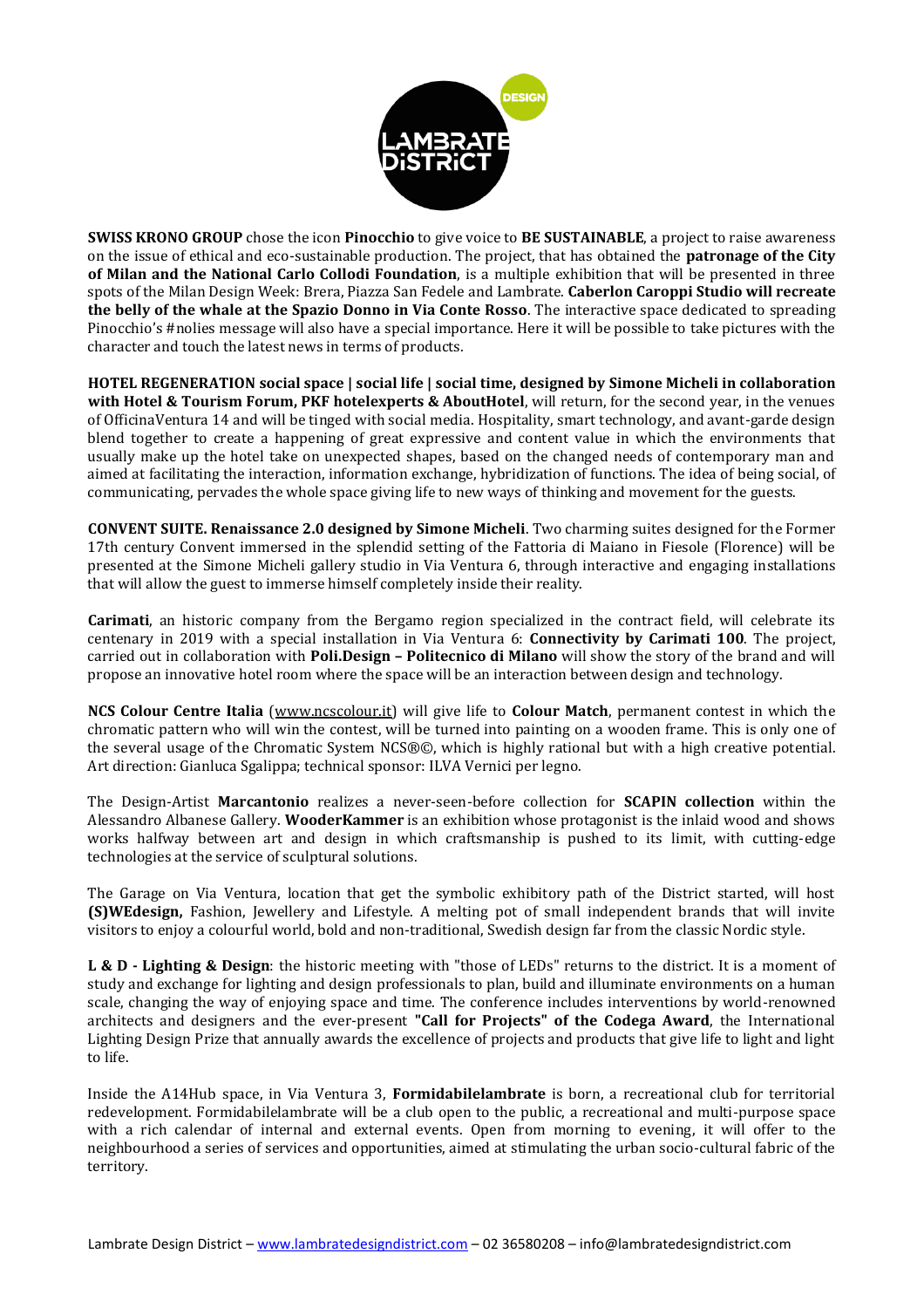

The rooftop of via Ventura 15, an authentic icon of contemporary architecture offers the view of an exciting skyline, the use of a garden with olive trees and fruit trees as well as a swimming pool. After the success of Floristeria in 2018, this year **Panoramix**, a combination of art, design, music and food, is coming. The rooftop will be open to the public from morning until late night with an artistic program that will involve the involvement of artists protagonist of performance, dj-set and live music.

**Bargiornale**, reference magazine since over 40 years for professionals, for the first time is taking part to Lambrate Design District with a video installation of the best recovery interventions for disused industrial complexes and historical-cultural infrastructures for public activities exercises. The bar re-appropriates its social function and becomes the connective tissue of entire neighbourhoods.

**Design Ad-Ventures @ Giardino Ventura** is a program of events that, for the entire duration of the Milan Design Week, will act as a frame to the Lambrate Design District exhibitions in order to nurture the comparison between young talents of new design entrepreneurship and entrepreneurs, incubators, investors, mentors, schools, universities and companies united by the desire to give an acceleration to the development of sustainable design.

**Scuola Mohole**, located in Via Ventura 5, on the occasion of the Fuorisalone 2019 involves its students in a real editorial, to document, with a blog full of interviews, images and videos, everything that happens in the Lambrate Design District. A report of an entire week that involves in synergy the addresses of Web and Digital Media, Graphic Design, Writing and Storytelling, Photography and Filmmaking, so that the Milan Design Week can be told with a different language. Moreover, inside the School there will be Readymension, a path among the works of the students of Comics, 3D Animation, Graphic Design and Photography, the performances of the students of the course of Recitation. Last but not least, Metaproject, lab of sperimentation and research that connects design, digital scenario and Italian wine.

**MiTO** presents a selection of furnishing accessories and surfaces that are a mixture of the Italian craftsmanship and the most advanced technologies. The realizations are born from a careful study of the materials and want to show their peculiarities.

**Redroom**, "the house of the handmade", in the heart of the old Lambrate, welcomes within the red walls of its living room in via Conte Rosso 18 a unique and accurate selection of handmade creations and small works of art from all over Italy. During the Milan Design Week, the atelier will host a different creative project every day: focus on the talent of the craftsman / artist protagonist of the day, which will be told involving visitors through demonstrations, live painting and workshops.

**KNOWEAR, a different vision of streetwear by Defeua®** is the temporary shop that will be set up within Floor Studio in Via Ventura 26. Defeua® is a sustainable streetwear project born with the mission of "generating awareness with creativity". And it is indeed Luca Bensi, founder of the brand, who affirms that "awareness can change the world." Defeua® products send a strong message to the fashion world, challenging its superficiality also through the creation of original graphics that are able to tell a message about ecological fabrics produced in an ethical way.

The District will also be animated by the colorful and ironic sculptures that look like the most diverse animals of **Folding Pets** that represent the perfect background for a selfie. Together with the **artist Andrea Crespi**, present with an installation at Din - Design In 2019, the Lambrate Design District Art Team designed a filter/mask that reflects the features of the animals located between the locations, to give the visitor the opportunity to interact with them and, posting the images taken on social media, to win one of the small sculptures signed Folding Pets.

## **Lambrate Design District x NYCxDESIGN**

A special thanks goes to the U.S. Commercial Service at the American Consulate General in Milan for facilitating the partnership agreement between Lambrate Design District and **NYCxDESIGN**, the key event catering to design taking place every May in New York City. The U.S. Commercial Service is part of the U.S. Department of